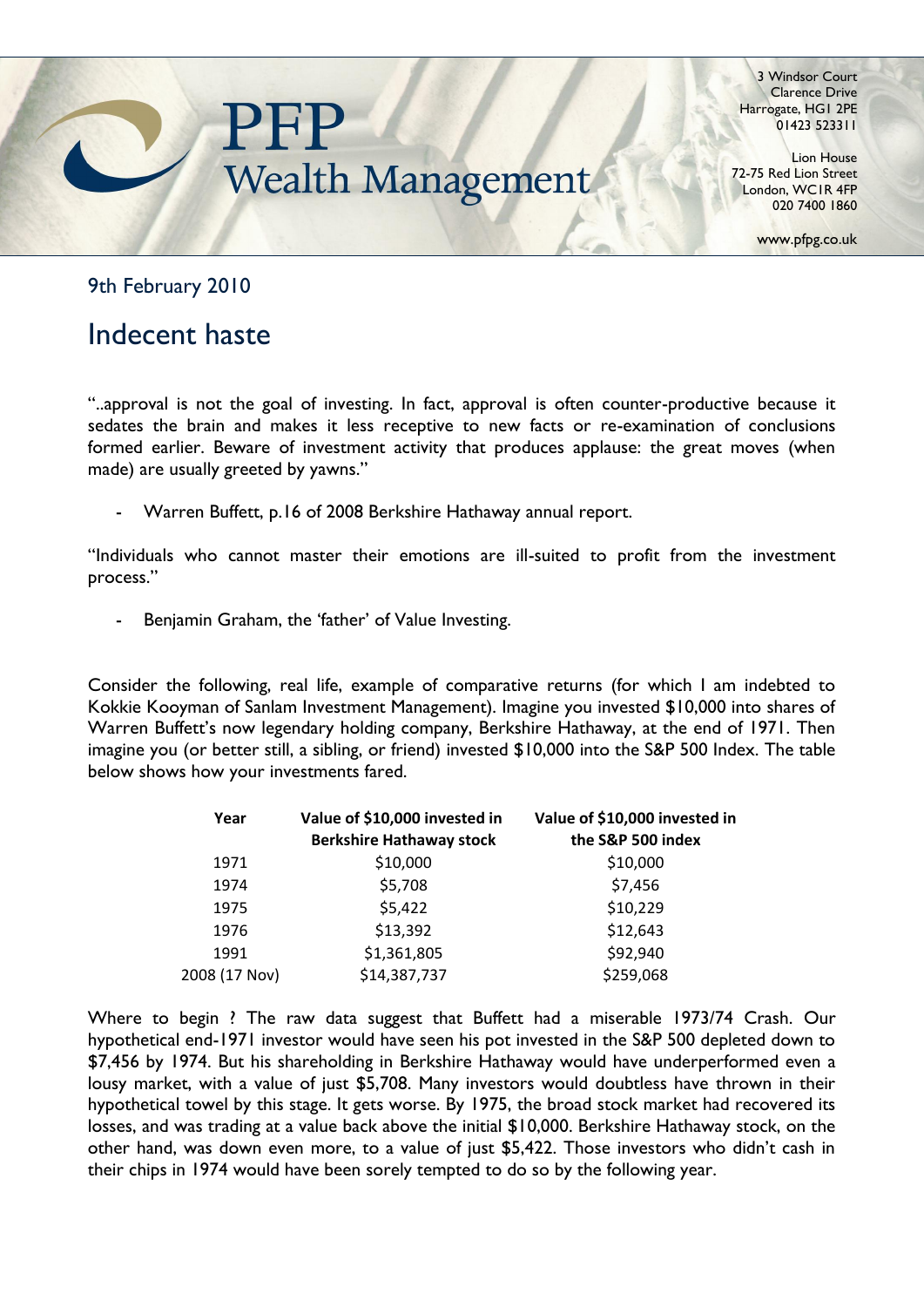That would have been a mistake. Investors – and there are doubtless hundreds if not thousands of them – who kept the faith with Buffett were amply rewarded. By 1976, Berkshire stock had bounced back like a coiled spring, vaulting above the S&P 500"s return. By 1991, the outperformance had started to become silly: \$1,361,805 in market value for Berkshire stock by comparison with a perfectly respectable \$92,940 from the S&P 500. Subsequent returns are also shown in the table above.

Sanlam"s Kooyman cites Shelby Cullom Davis, diplomat and investor:

"You make most of your money in a bear market, you just don"t realize it at the time."

The tone of Buffett's 1974 chairman's letter to shareholders of Berkshire Hathaway is sober, but neither panic-stricken nor defeatist. Buffett was simply sticking to his knitting and maintaining the business for the long run.

There is a quote from author John Naisbitt that aptly addresses the problems facing the modern investor:

"We are drowning in information but starved for knowledge."

Taking in information, whether about the global economy, or financial markets, or just the affairs and prospects of a single company's stock is, thanks to data and commentary provision like that available from the Internet, akin to drinking from a fire hose. Our cave brains, evolutionarily poorly adapted to process information about remote subjects, are bombarded with spurious inputs. Other modern media are also complicit in this permanent assault on the senses. Fund manager Tony Deden and financial analyst Barry Ritholtz both make reference to the following quote from a senior portfolio manager at UBS:

"Isn"t it funny when you walk into an investment firm, and you see all of the financial advisers watching CNBC – that gives me the same feeling of confidence I would have if I walked into the Mayo clinic or Sloan-Kettering and all the medical doctors were watching General Hospital.."

The blizzard of data – and opinion – now available in real time to anyone with the interest, time or budget to subject themselves to the likes of Bloomberg or CNBC is not merely a distraction, but a constant invitation to overtrade or otherwise second-guess investment decisions made within a more objective and unassailed calm. This is just another example of how many supposed professionals in finance have allowed themselves to be become slaves to, rather than rulers over, technology.

Another investment distraction hyper-enabled by modern media is the over-confident pundit. Nassim Taleb, author of "The Black Swan" (if you haven"t read it yet, you don"t really need to; its essential message could be captured by an alternative title, 'Surprising things can and do happen'; the same author's earlier 'Fooled by Randomness' is a much better read). Taleb resurfaced last week seemingly wearing Bill Gross of Pimco's shoes; what Gross did for the UK Gilt market ("resting on a bed of nitroglycerine"), Taleb has now done for the US Treasury market, stating that "Every single human being" should bet that US Treasury bond prices will fall, at least as long as Federal Reserve chief Ben Bernanke and White House economic adviser Lawrence Summers remain in office.

Taleb certainly has a point. As Bloomberg points out, the Federal Reserve and US agencies have lent, spent or guaranteed \$9.66 trillion to lift the US economy and its financial system out of their